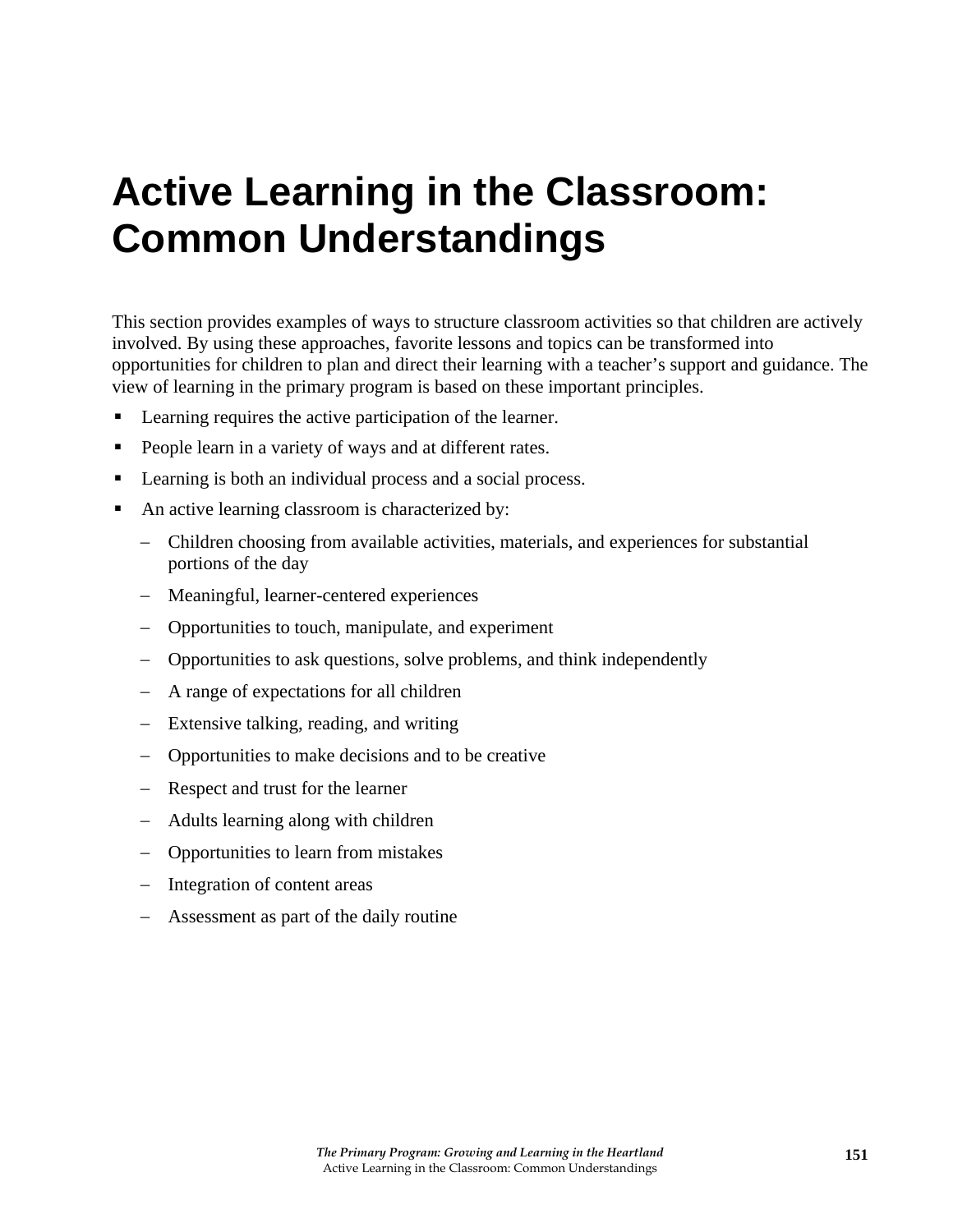# **Active Learning Through Play and Exploration**

Play is the fundamental, natural, universal activity of children. Play is intrinsically motivated for personal satisfaction and is a way of learning. It is the expressive activity resulting from the child's desire to make sense of the world.

Children learn through the process of play because of an inner drive to explore, experiment, and discover. The integration of the child's intellect, emotions, and inner drive promotes the development of the whole child. This integration may be accomplished through the provision for high quality play and exploration experiences in the primary years. As children interact with objects and materials, with people, and with ideas and thoughts, the information gained through this experience is explored, tested, reflected upon and represented in a variety of ways.

## *The Development of Play*

As children develop intellectually, the types of play in which they engage reflect this development. Play may be categorized as practice or functional, constructive, symbolic, or as games with rules (Bergen, 1988).

#### **Practice of Functional Play**

*Play of this type is characterized by (early to later primary):* 

- Increased motor skill
- The desire to master physical challenges
- Repetition to acquire and refine physical skills
- Repetition of gross and fine motor activities (ride bikes, bounce balls) often with numerous variations, over and over
- **Practice play activities serving as rehearsals of specific skills to be used in games or sports**
- Rough and tumble play
- Experimenting with new materials and combining known materials in new ways to solve problems

#### **Constructive Play**

*Play of this type is characterized by (early to later primary):* 

- Use of materials to make a particular product representing objects, ideas, or processes (paintings, drawings, three-dimensional creations)
- Combining of constructive and symbolic play (creating a poem, dramatizing a production)



*Pretending enables children to represent problems and practice solving them, to ask questions and learn about the world in terms they can understand. Play is selfmotivated practice in meaning-making; its themes are repeated over and over until the child is satisfied that she's got this figured out. In the process she is acquiring learning strategies, knowledge, and skills.* 

Jones & Reynolds, 1992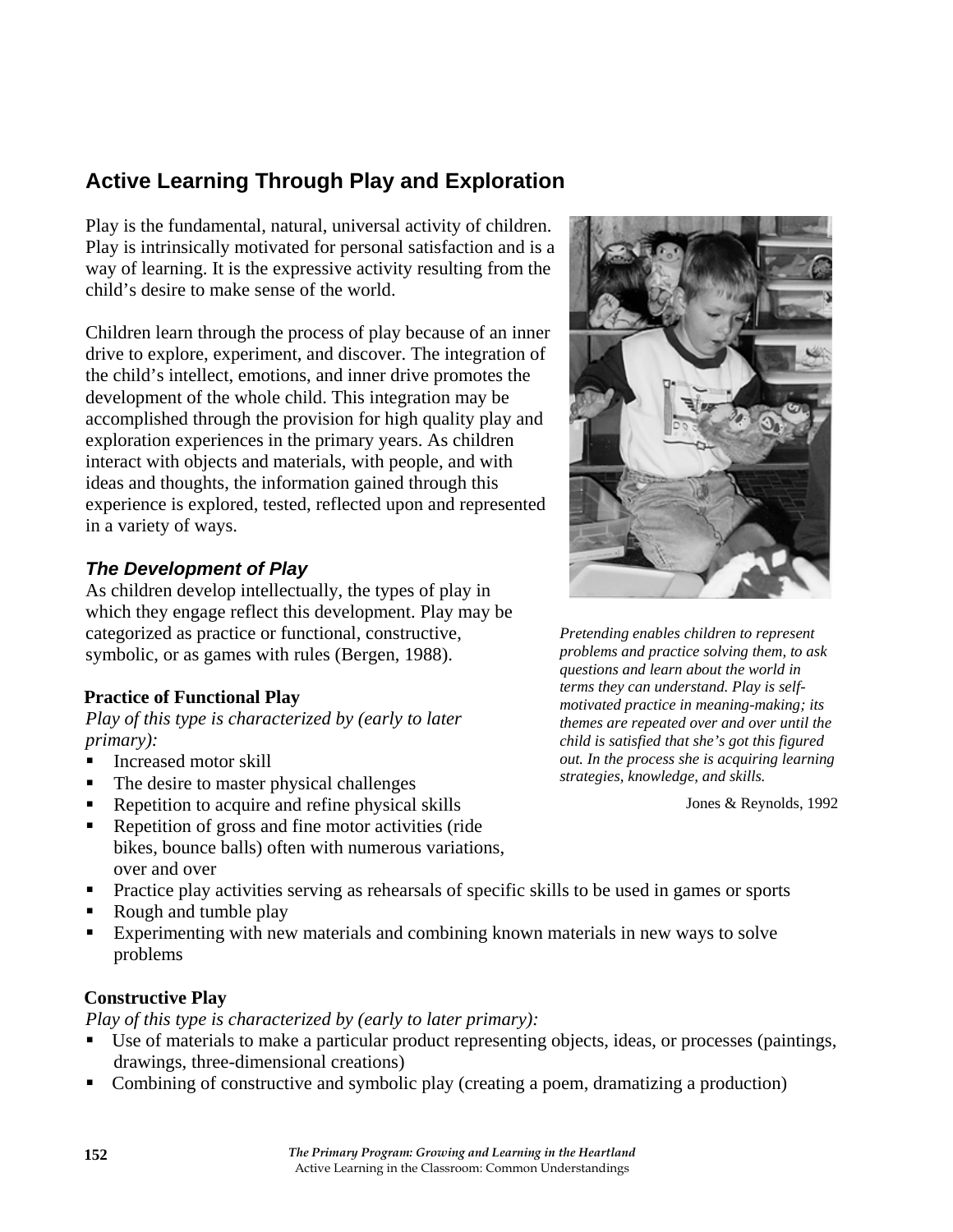- Cooperation with others becoming a necessity for competition
	- *The Primary Program: Growing and Learning in the Heartland*  Active Learning in the Classroom: Common Understandings

e.g., forts, boats, tents) Making collections, organizing, examining, discussing, trading and displaying collections (stamps, models, shells, rocks)

• Combining a constructive and socio-dramatic play (creating environments to play out games,

# **Symbolic Play**

*Play of this type is characterized by (early to later primary):* 

- Playing out what can be imagined
- $\blacksquare$  The ability to give objects properties that suit the needs of play (a block becomes a car, telephone, hair dryer)
- The assignment of roles ("You be the sister.") becoming more elaborate and sophisticated
- **Fantasy play becoming more internalized** (drawing, daydreaming)
- Becoming more "miniaturized" (Barbie dolls, action figures, Playmobile people)
- Role experimentation based on experiences that are not concrete or direct (futuristic stories)
- Playing with language through jokes, parodies, riddles, and nonsense verse



*Cooperative games, in which children do not have to use strategies that require outwitting or beating one another, are more developmentally appropriate for these ages as well as more congruent with the social goals of more early childhood* 

Kamii & DeVries, 1980

# **Games with Rules**

*Play of this type is characterized by (early to later primary):* 

- Inability to adhere to rigid rules
- Rules viewed as fluid, flexible, and easily adapted to immediate needs
- Rules being decided upon spontaneously
- Playing at games rather than following actual rules
- Inability to understand the point of rules
- $\blacksquare$  Increasing control of actions, behavior, and reactions within established limits
- Emergence of acceptance of prearranged rules
- Increasing involvement in computer games and simulations, board games, and card games
- Understanding of sports-related games (four-square, tether ball)
- Many games have characteristics more similar to social conventions rather than competitions (*Mother, Mother, May I?; Red Light, Green Light; and King of the Hill*)
- Games challenges being combined with role enactment of familiar stories
- Individual and team competition becoming more evident
- 

*classrooms.*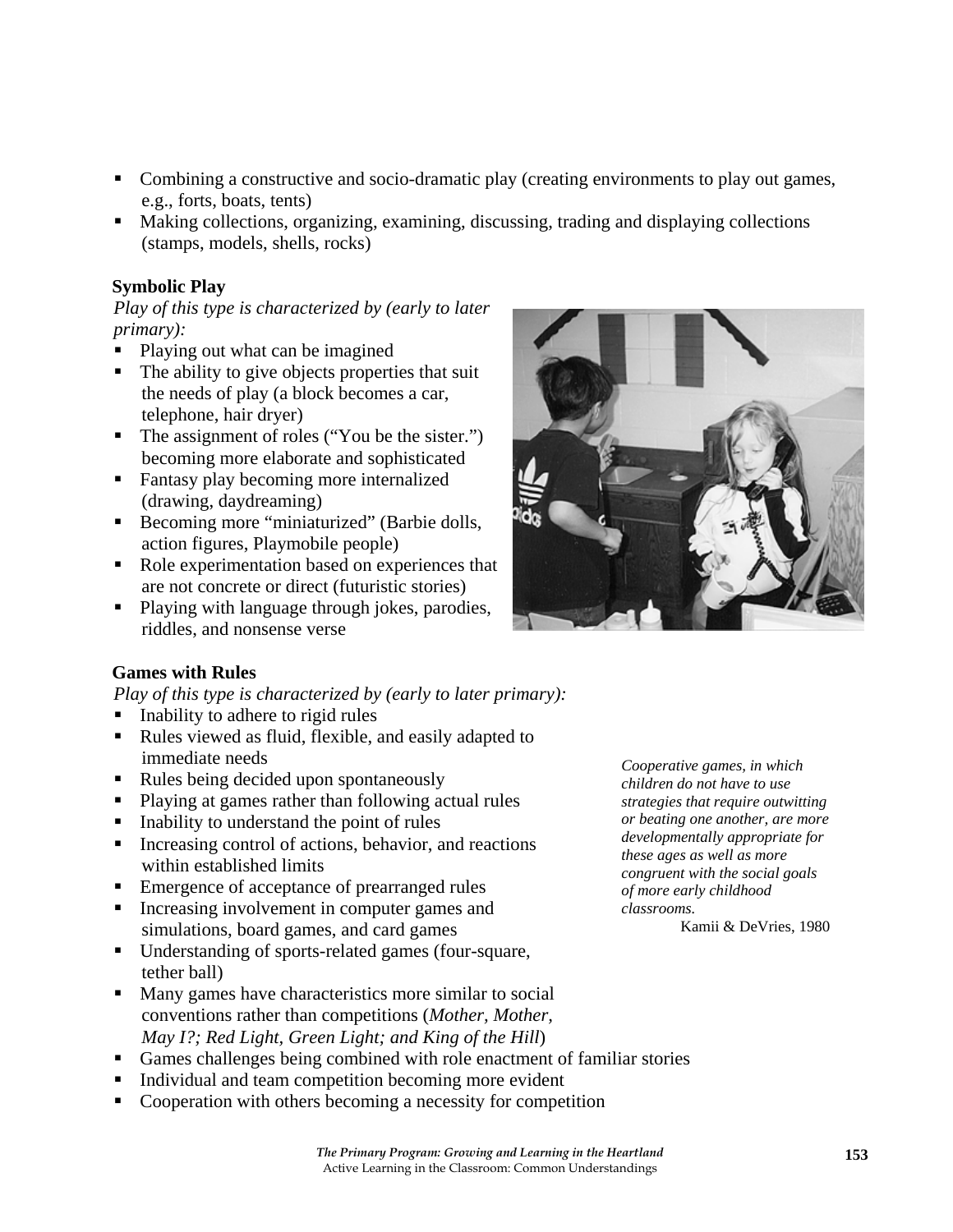Teachers create environments wherein children are actively invited to seek knowledge through exploration and play. Children have an active voice in initiating learning needs. Teachers respond to these needs by planning learning experiences that are enjoyable, challenging, intellectually interesting, and which allow the learner freedom to make choices, self-direct learning, and collaborate with the teacher in the active construction of knowledge.

*Playful approaches to higher order cognitive skills such as critical thinking…are especially important during the elementary years as children begin to be able to 'play with ideas,' testing their thinking and comparing it with that of their peers. Opportunities for creating playful challenges that have comfortable level of risk are crucial during this age period and should be available at school.* 

Bergen & Oden, 1988

#### **Social Interaction**

The rich environment and quality of interaction provided by the teacher can enhance experiences designed to foster intellectual development.

The teacher can enhance children's thinking and language development by encouraging the rich possibilities contained in the dialogue accompanying the child's active involvement in meaningful, developmentally appropriate learning experiences of all kinds.

Because learning is accommodative, the teacher frequently plays a direct teaching role, structuring specific situations within which a child may learn. The teacher's questions and comments to each child play a critical role in extended thinking.

When a child is expected to learn or practice independently, activities selected are usually within her/his developmental level.

*The younger the children, the more the content of interaction should relate to their own first-hand experiences and real environment. With increasing age and experiences, children can and should be encouraged to develop their understanding of indirect experiences.* 

Katz & Chard, 2000

This does not mean, however, that teachers wait for the child to develop and mature. Teachers must stimulate the cognitive functions that are in the process of developing. With support or assistance, in collaborative and supportive situations, a child is capable of much more than working alone. Thus, to facilitate learning, teachers work with children or set up situations in which children work together. Vygotsky's explanation of the zone of proximal development, the "learning zone," illustrates how people are able to stretch beyond their individual capabilities toward more mature cognitive functioning when they learn together. The zone of proximal development is:

*"…distance between the actual developmental level as determined by independent problem solving and the level of potential development as determined through problem solving under adult guidance or in collaborations with more capable peers."* 

Vygotsky, 1980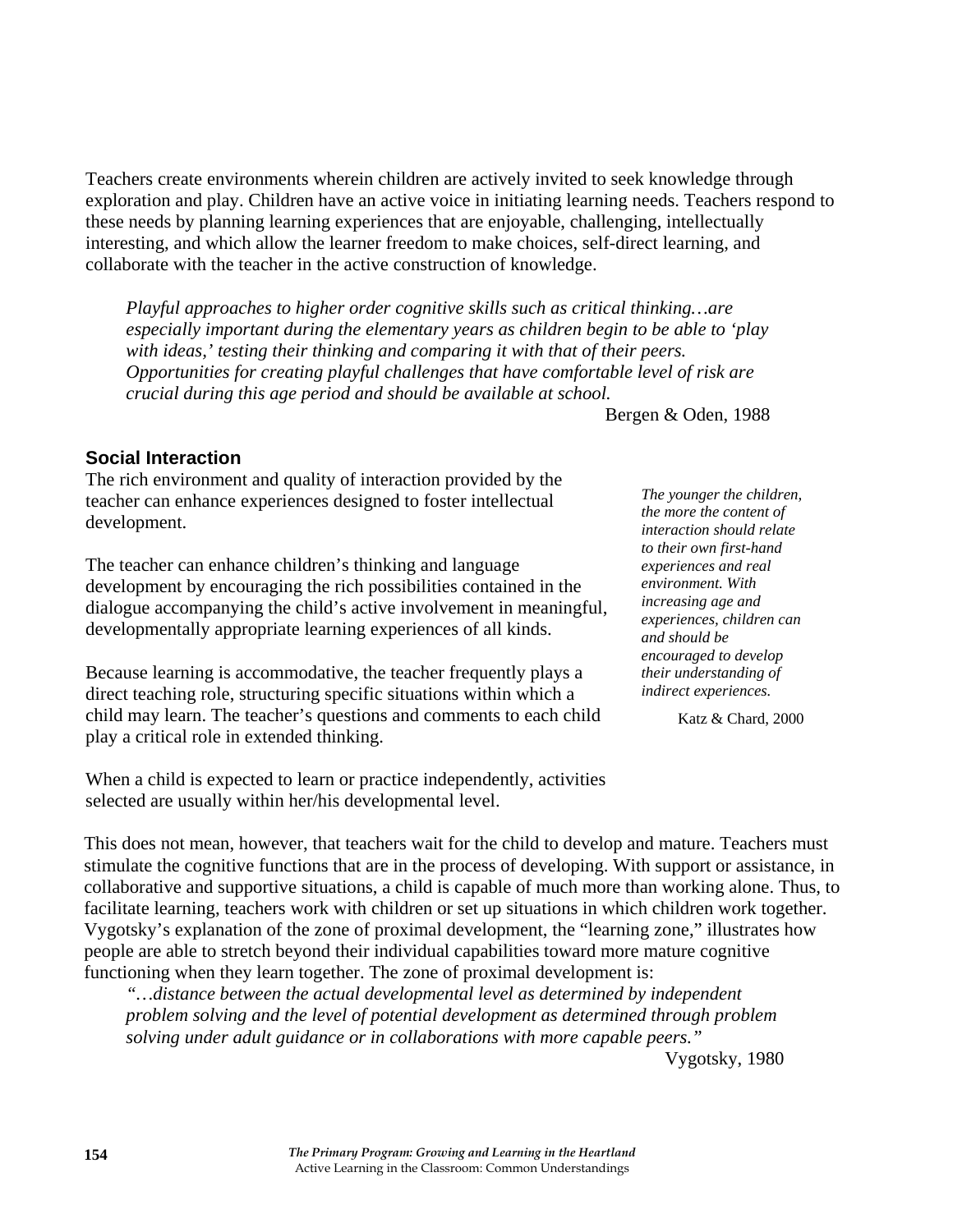# **Support to Independence**



*"The zone of proximal development defines those functions that have not yet matured but are in the process of maturation, functions that will mature tomorrow but are currently in an embryonic state."* Vygotsky, 1980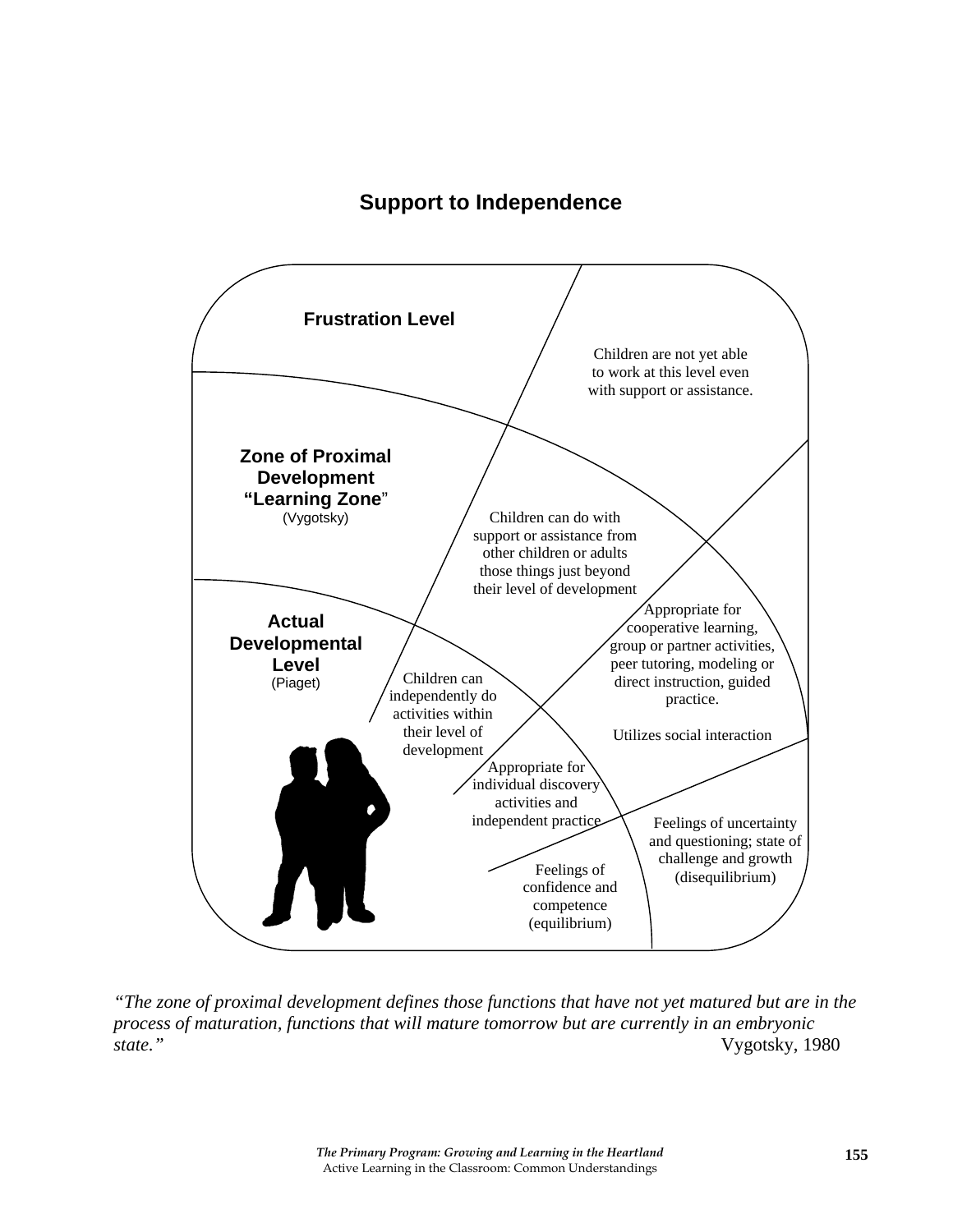# **Developing Thinking through Meaningful Learning Experiences**

In order for children to become thoughtful learners, they must be invited to actively engage in worthwhile activities that capture their interest and imagination. Thinking is an integral part of all aspects of the curriculum, not something to be taught in isolation as an "add on."

All children require opportunities to learn as much about how thought processes work and about their own thinking as possible so as to expand their repertoire of thinking strategies. Teachers can encourage learners to greater sophistication in the use of strategies for thinking, but for learners to internalize each strategy, they must reflect upon its use and limitations personally.

Fostering children's thinking abilities requires a supportive classroom environment in which mutual respect and cooperation, risk-taking, error, and individual differences are valued. Teachers plan experiences and guide the learners in making connections, but it is only when learners are provided with time and encouragement to talk about, represent, and reflect upon their experiences that they truly gain understanding.

#### *A Framework for Thinking*

To make effective program decisions which enable children to inquire, represent, and reflect upon their thinking, the teacher considers thinking in its broadest sense. The following model may provide a useful framework for examining thinking.

#### **Thinking with Information and Experience**

Growth of thinking is a function of prior knowledge, information, and experience. It is the richness and variety of these experiences which shape children's thinking. Information and misinformation, concepts and misconceptions, have equal influences in developing thought.

Expanding a child's variety of learning experiences expands his or her opportunities for trying new ways of thinking.

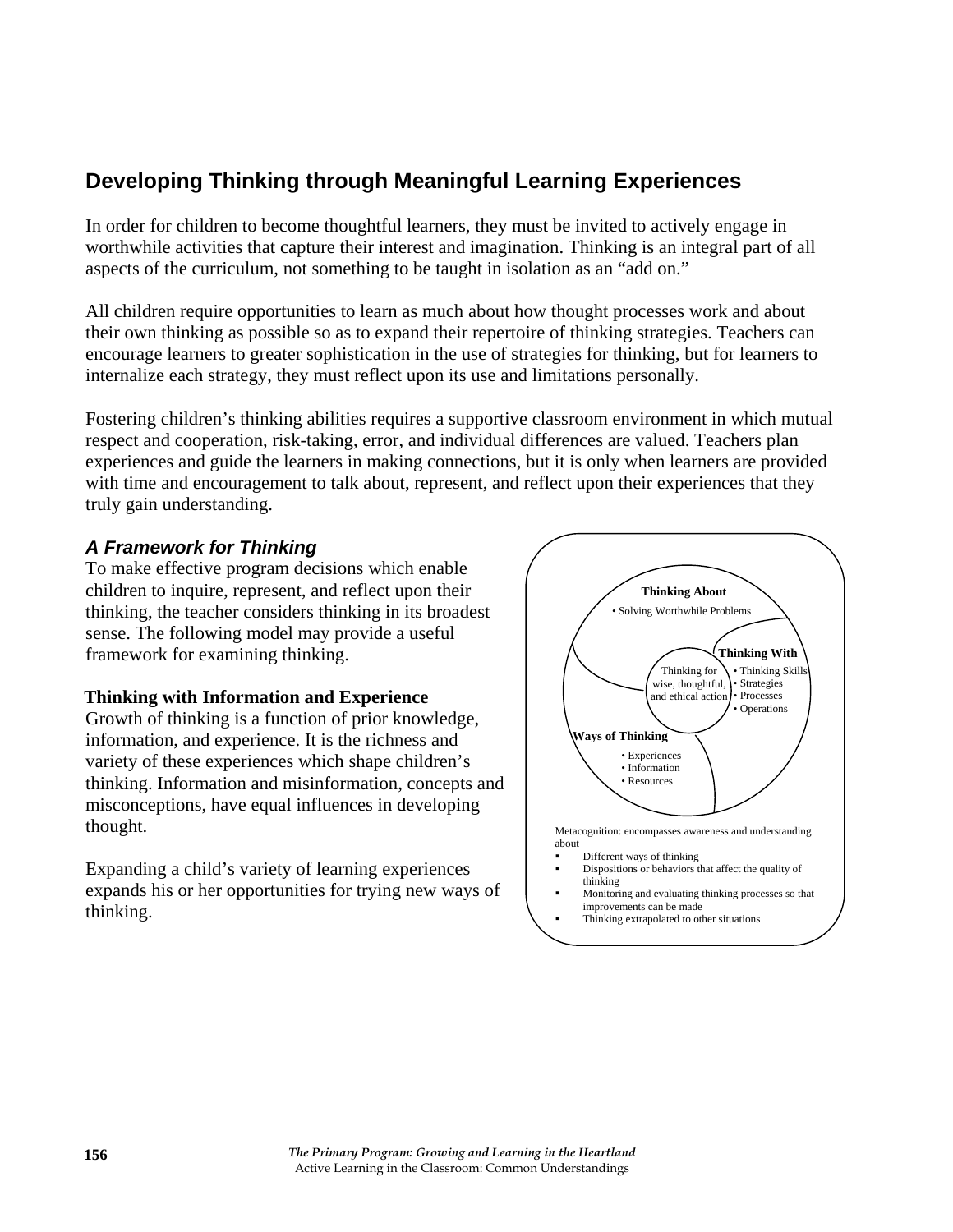#### **Thinking Processes**

Examples of specific thinking processes familiar to all teachers are:

- Comparing
- Sequencing
- Imagining
- **Hypothesizing**
- **Evaluating**
- **Judging**
- **Justifying**
- Clarifying
- Goal setting
- **Estimating**
- Synthesizing
- Predicting
- Inferring
- Analyzing
- **Critiquing**
- Defining
- Classifying
- Decision-making
- **Observing**
- **Linking**
- **Creating**
- Inquiring
- Focusing



#### **Thinking About Meaningful Problems**

Thinking does not occur unless there is something worthwhile and of interest to think about. Because

thinking strategies learned in a specific situation may not transfer automatically to a new situation, instruction is designed to help the learner build connections.

Some examples of important bridges that must be built through learning experiences are those between:

- Past experiences and present challenges
- Reason and imagination
- Criticism and creativity
- **Teaching and learning**
- Decision-making and moral judgment
- School life and real life

In designing instructional opportunities, the teacher links the thinking processes required in school with the thinking processes needed in "real" life. The teacher invites students to think about problems relevant to their own lives, to the lives of others, and to society in general. This presents children with rich opportunities for using a wide range and variety of thinking processes.



*The Primary Program: Growing and Learning in the Heartland*  Active Learning in the Classroom: Common Understandings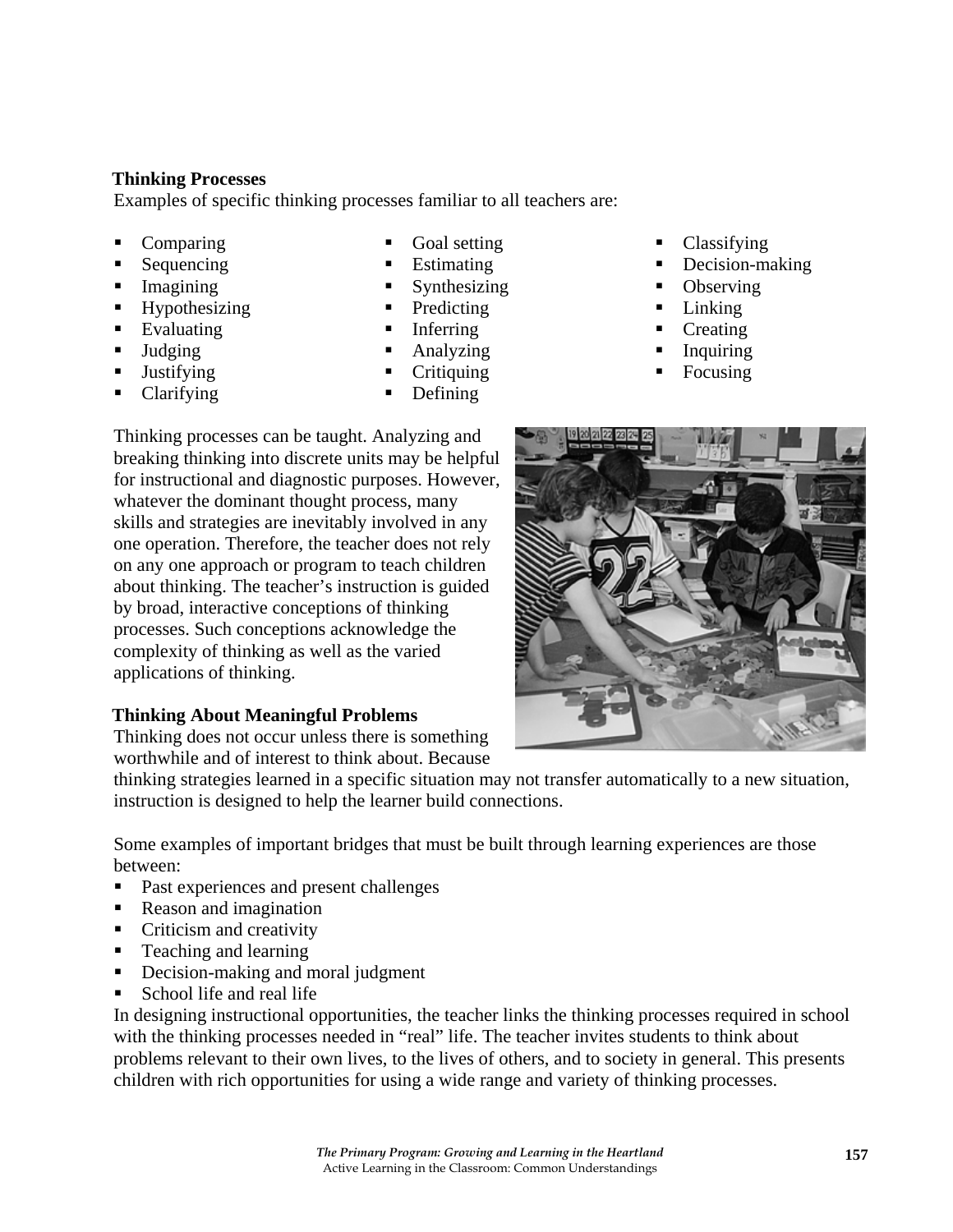#### **The Application of Thinking**

How thinking is applied is of critical importance. Contemporary society is faced with problems of tremendous complexity. Thoughtful actions based on good judgments as well as a concern for longrange effects are desired. Ultimately, we seek a combination of development of responsibility and wise action.

#### **Metacognition**

The teacher teaches children about thinking as well as ways to apply thinking strategies.



Metacognition is the term used for this process. It encompasses awareness and understanding about different ways of thinking; dispositions or behaviors that affect the quality of thinking; monitoring and evaluating thinking processes so that improvements can be made; and thinking extrapolated to other situations.

The goal of teaching thinking strategies is to develop thoughtful learners—children who have learned different ways of thinking, can apply them to real life problems, and can call upon the kind of self-criticism that guides wise action. How we apply thinking is of critical importance. Ultimately, the quality of learning and the wisdom of actions are determined by how the thought processes are put to use.

# *Fostering the Development of Thinking Strategies*

The teacher fosters the development of thinking by engaging children in meaningful learning experiences which encourage:

- **Inquiry**
- Representation
- Reflection

# **Inquiry**

Children who are provided with opportunities to ask questions of themselves, classmates, teachers, and other adults will develop skills that promote lifelong learning. The role of the questioner, formerly that of the teacher, needs to be jointly assumed by the learner so questions can be asked, solutions sought, and learning enhanced. As children are encouraged to ask questions for the sake of learning, their interest in and responsibility for their own learning increases. The environment in which mistakes are accepted as a natural part of learning allows each child to take risks and develop the confidence to become an "inquiring voice" (Watson, Burke, & Harste, 1989). In considering the development of a thoughtful, questioning learner, the inquiring teacher might ask: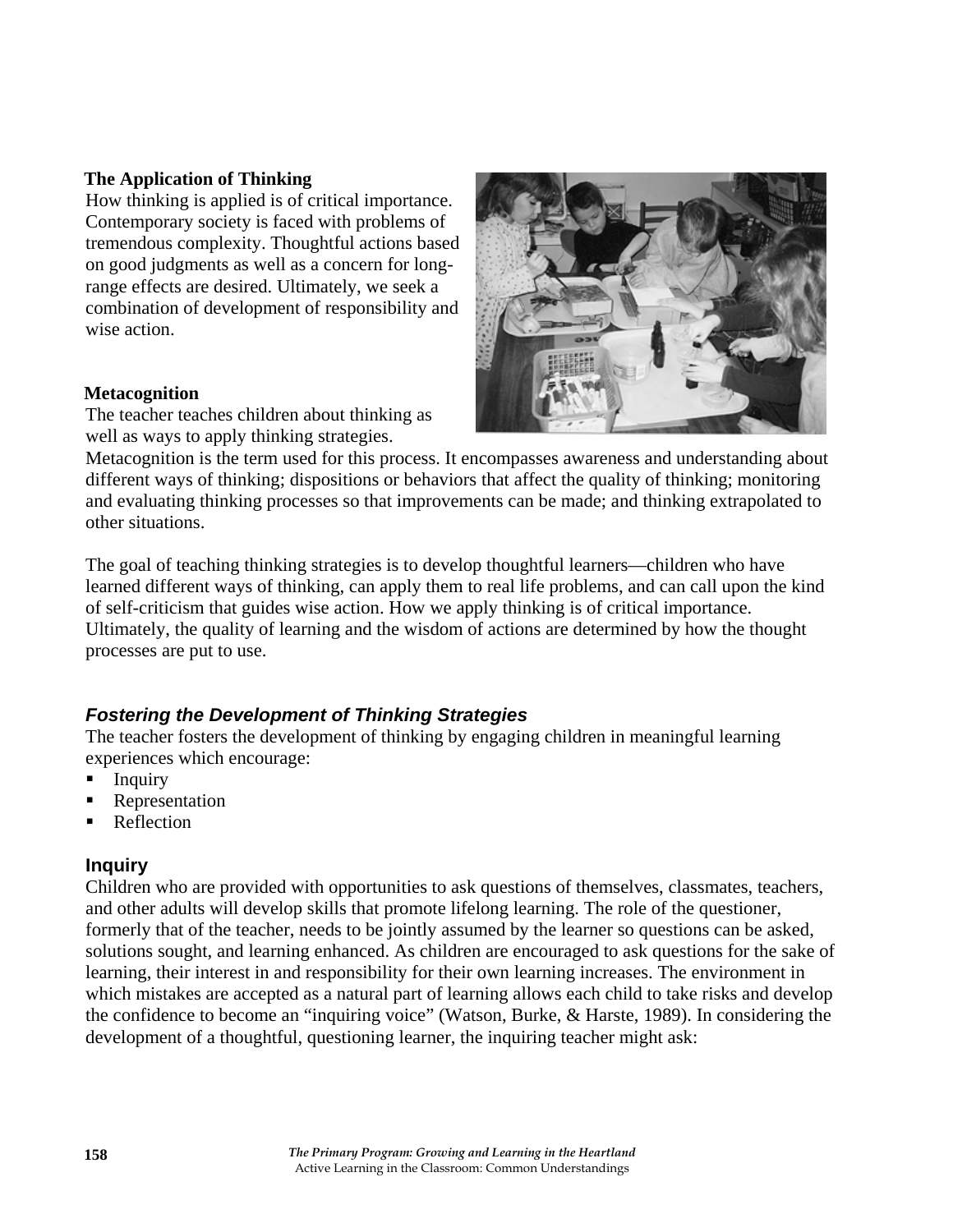- Does the child generate questions?
- Is the child committed to his or her questions?
- Does the child ask different kinds of questions?
- Does the child like finding out?
- Does the child shift thinking as a result of new knowledge gained through asking questions?
- Does the child show joy in learning?

#### **Representation**

Children acquire knowledge as they think about and try to

make sense of their world. They represent this knowledge as they give form to personal thoughts and ideas and communicate their thinking. Children need repeated opportunities to represent their experiences and thoughts in a variety of ways.

#### **Levels of Representation**

Representation may occur at three levels: concrete, transformational, and symbolic/abstract. Children represent their thinking in a variety of ways at each level (e.g., talking, which is abstract, begins before the age of two).

- *Concrete Representation*—direct representation using overt physical action and/or threedimensions
- *Transformational Representation*—indirect representation, resembles the concrete, uses twodimensions
- *Symbolic/Abstract Representation*—symbols bear no direct resemblance to the concept represented

As children explore a variety of forms of representation, the teacher provides them with opportunities to select how they might wish to represent their learning. In this way, children develop an appreciation of representation not as a "decoration," but as a way to reflect upon and communicate their thinking. In this way, too, the teacher assists each child to make connections and transfer ideas from one context to another, matching appropriate representational strategies to specific situations (e.g., "I want to know what you understand about light." Appropriate strategies: experiment, model, art, photography, written report, collection, etc.).

*Being human entitles you to an inquiring voice, and it's from asking new questions and old questions for which current answers seem unsatisfactory that real learning emanates.* 

Watson, Burke, & Harste, 1993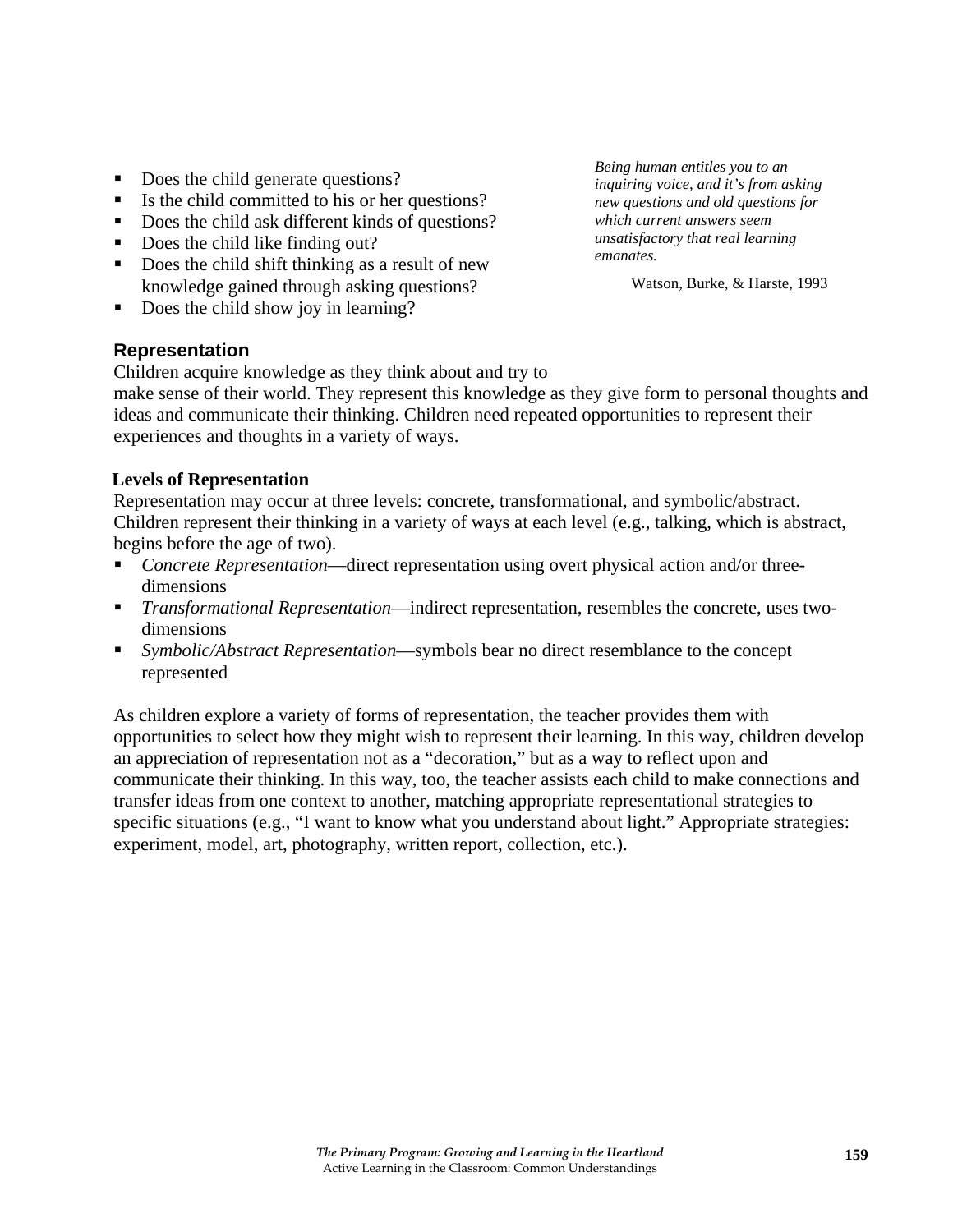# **Representation of Knowledge**

|                                                                                                                                   |                              | <b>Forms of Representation</b>                                                                                                                                                                                                                       |                                                                                         |
|-----------------------------------------------------------------------------------------------------------------------------------|------------------------------|------------------------------------------------------------------------------------------------------------------------------------------------------------------------------------------------------------------------------------------------------|-----------------------------------------------------------------------------------------|
| L<br>$\bf{E}$<br>$\boldsymbol{\mathrm{V}}$<br>$\bf{E}$<br>L<br>S<br>$\mathbf 0$<br>F<br>$\bf R$<br>E<br>${\bf P}$<br>$\bf R$<br>E | <b>Concrete</b>              | Imitation<br>п<br>Dramatic and socio-dramatic play<br>п<br>Clay, sand, block construction<br>п<br>Dance, creative and rhythmic movement<br>٠<br>Three-dimensional models including<br>п<br>concrete graphs and maps                                  | Creative dramatics<br>Puppetry<br>Music<br>Responsive movement<br>Counting with objects |
|                                                                                                                                   | <b>Trans-</b><br>formational | Drawing<br>п<br>Painting<br>п<br>Collage<br>$\blacksquare$<br>Pictures<br>п<br>Pictorial signs<br>٠                                                                                                                                                  | Pictographic writing<br><b>Gestures</b><br>Tally marks<br>Pictorial graphs              |
| ${\bf S}$<br>E<br>N<br>T<br>$\mathbf{A}$<br>T<br>L<br>$\Omega$<br>N                                                               | Symbolic/<br><b>Abstract</b> | Talk or related expressive forms<br>٠<br>Conventional writing (alphabetic or related expressive forms)<br>п<br>Symbolic paintings<br>п<br>Mathematical symbols<br>п<br>Musical notation<br>٠<br>Symbolic signs<br>٠<br>Symbolic graphs and maps<br>п |                                                                                         |

Children have opportunities to more closely examine their own thinking as they are encouraged to choose different forms of representation and explain these choices. Choice of representational forms also enables more learners to represent thinking in ways that match individual learning styles. As children have opportunities to select ways of representing their knowledge, teachers have opportunities to evaluate children's thinking and to examine each child's ability to communicate knowledge meaningfully.

# **Reflection**

Children require time and encouragement to reflect upon their thinking. Through reflection, children may be helped to clarify thinking, to reconsider ideas, and make new connections. This allows children to monitor and assess their thinking. As well, the teacher places value and emphasis on the process used to arrive at the product of thinking rather than on the product (or answer) itself. In this way, the child and the teacher both develop greater understanding of the child's thinking. The teacher who values and models reflective thinking and who provides time and encouragement for children to be reflective greatly enhances children's abilities to solve problems and make thoughtful decisions.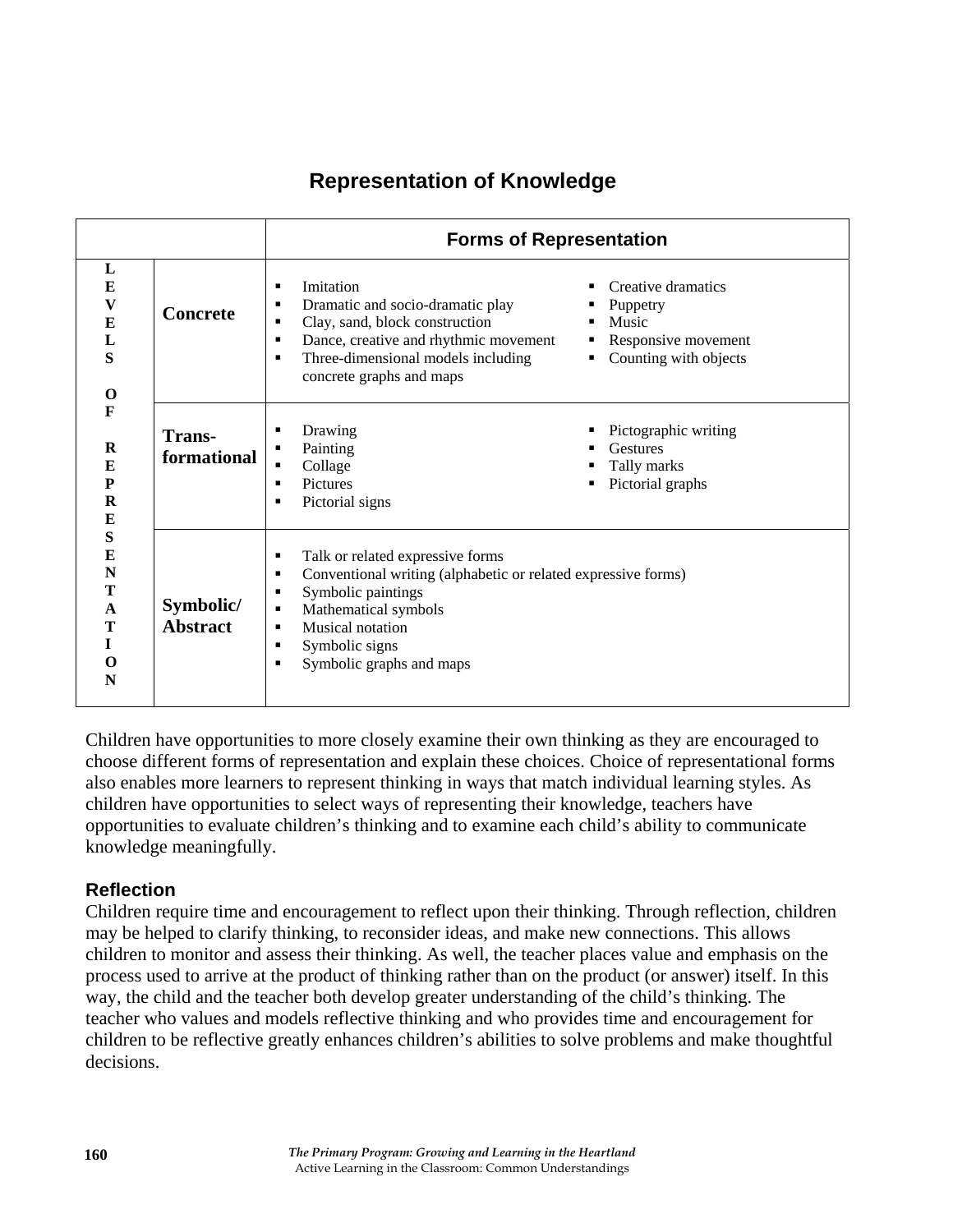# **Using Language to Facilitate Thinking and Learning**

It has been said language is not only the vehicle of thought but also its driver. We clarify and extend thinking as we communicate through language. Children need opportunities to develop ideas through language and to talk about their thinking. Through language, children discover, generate, and express ideas; explore and extend ideas; examine, reflect upon and refine ideas and thinking processes.

## *Language and Thought*

Language and thought are interrelated and interdependent. Language is a means of structuring and representing knowledge and is, therefore, an integral part of intellectual development. For example, language enables us to deal with concepts of past and future, so increasing the range, flexibility, and fluency of thought.

Children learn not only the language system of those around them but also the values and attitudes that are inherent in the way language is used. If we don't talk to children except to give them orders, they will grow up to learn that language is used mainly to control. They may never learn that they can use language to explore and learn about their world. However, if children are accustomed to engaging in talk that allows them to express what they think, to ask questions, to reflect on their thinking, and to form new ideas, they will learn the value of



*The relation of thought to word is not a thing but a process.* 

Vygotsky, 1986

language as a means of gaining knowledge and of understanding the world. Thus, language becomes a vehicle for learning, and children will seek ways to communicate with others in this way.

#### *Representation through Language*

During the primary years, the child's language develops as part of a larger and more complex system of representation. Language is the most complex and abstract mode of representation. While other forms of representation (e.g., construction, modeling, drawing, moving) bear some resemblance to the objects or events they symbolize, language is expressed in symbols bearing no such resemblance. Language often accompanies other forms of representation and plays an important role in that representation.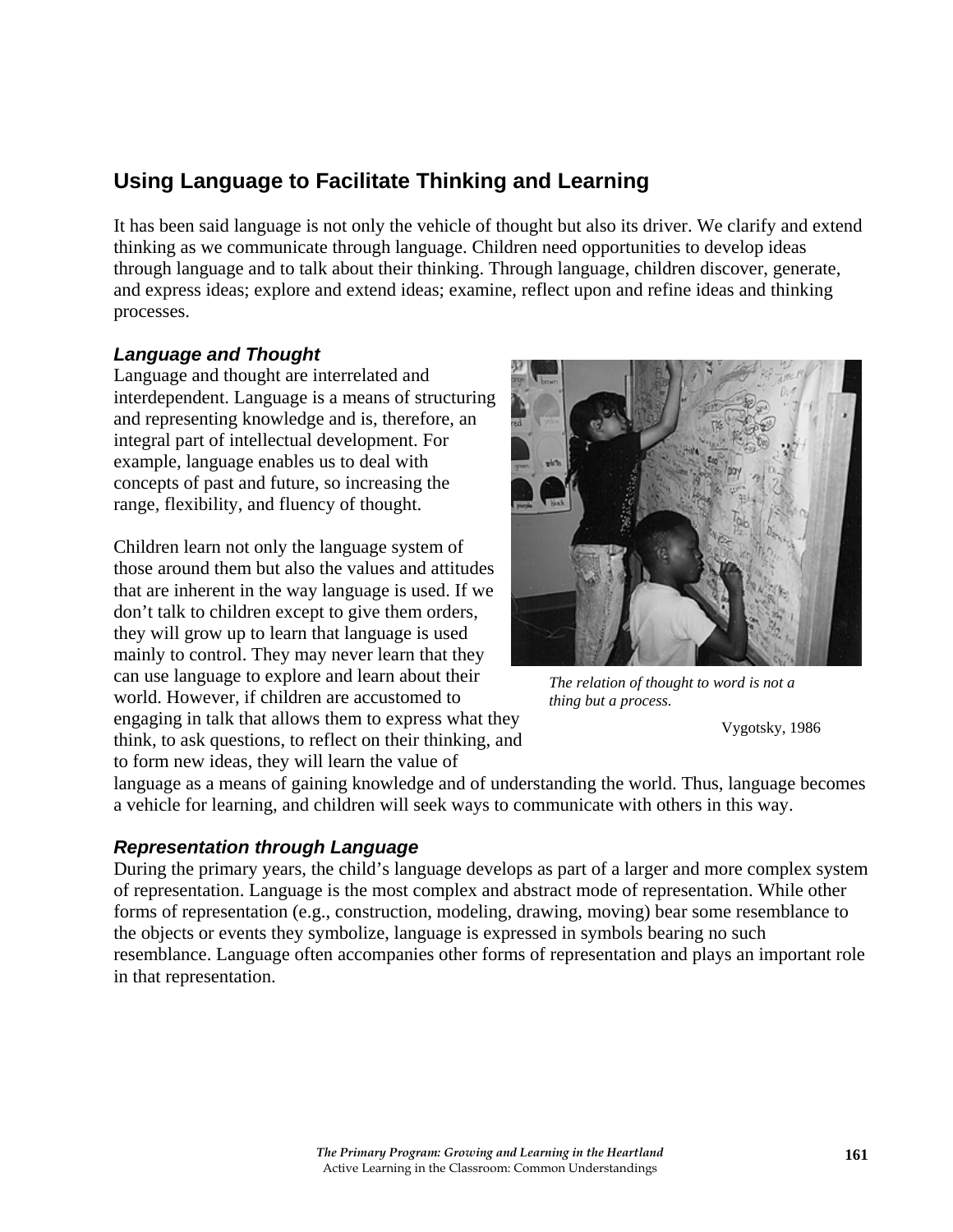Children develop the ability to represent things and to communicate ideas through oral language, for example, by:

- Using names for objects in the environment
- Using words to identify the properties and functions of objects
- Using words to denote location in space and time
- Using words that describe relationships (comparing, describing differences and similarities, enumerating, measuring, ordering)
- Using words to relate physical knowledge
- Using words to relate social knowledge
- Using words to describe events and tell stories
- Using words to convey personal feelings and thoughts

Through language, we communicate needs and desires, gain and pass on information, and direct the actions of ourselves and others. Representation through oral language is of significance in the primary years since it is critical for communication and enhances cognitive development. As children learn to read and write, they represent their ideas in written language and begin to read the printed form.

In considering the importance of language in the primary years, we are reminded that:

- The level of language children have acquired in early years, their understanding of oral language, and their experiences in hearing and seeing written language are decisive factors in developing the ability to read and write.
- To become literate, children need rich experiences with both spoken and written language.
- The teacher needs to make use of every opportunity possible to extend and enrich the child's understanding and use of language.

The language of children varies widely according to their stages of development. The child's explorations during the sensorimotor stage prepare a foundation for the emergence of language. The pre-operational stage influences the child's construction of language. Upon entering the concrete operational stage, the child's thinking becomes operational or logical. This emergence of logical thought further influences the development of language and is accompanied by related changes in language usage.

Using strategies for appraising children's language assists the teacher in understanding the child's language, thinking, and representational abilities. The teacher needs to be alert to the child's language to recognize the kinds of knowledge being represented as the child communicates with others in the course of the school day.

For example, one child may have learned a word but may not understand the concept. Another may be familiar with a concept but not have the language. Yet another may understand a concept and have the language, but may be reluctant or unable to talk, although he or she may be confident about representing knowledge in other ways (constructing, modeling, drawing, and moving). Engaging young children in "hands on" and "minds on" activities gives the teacher many opportunities to foster and enhance language representation. The ways in which teachers dialogue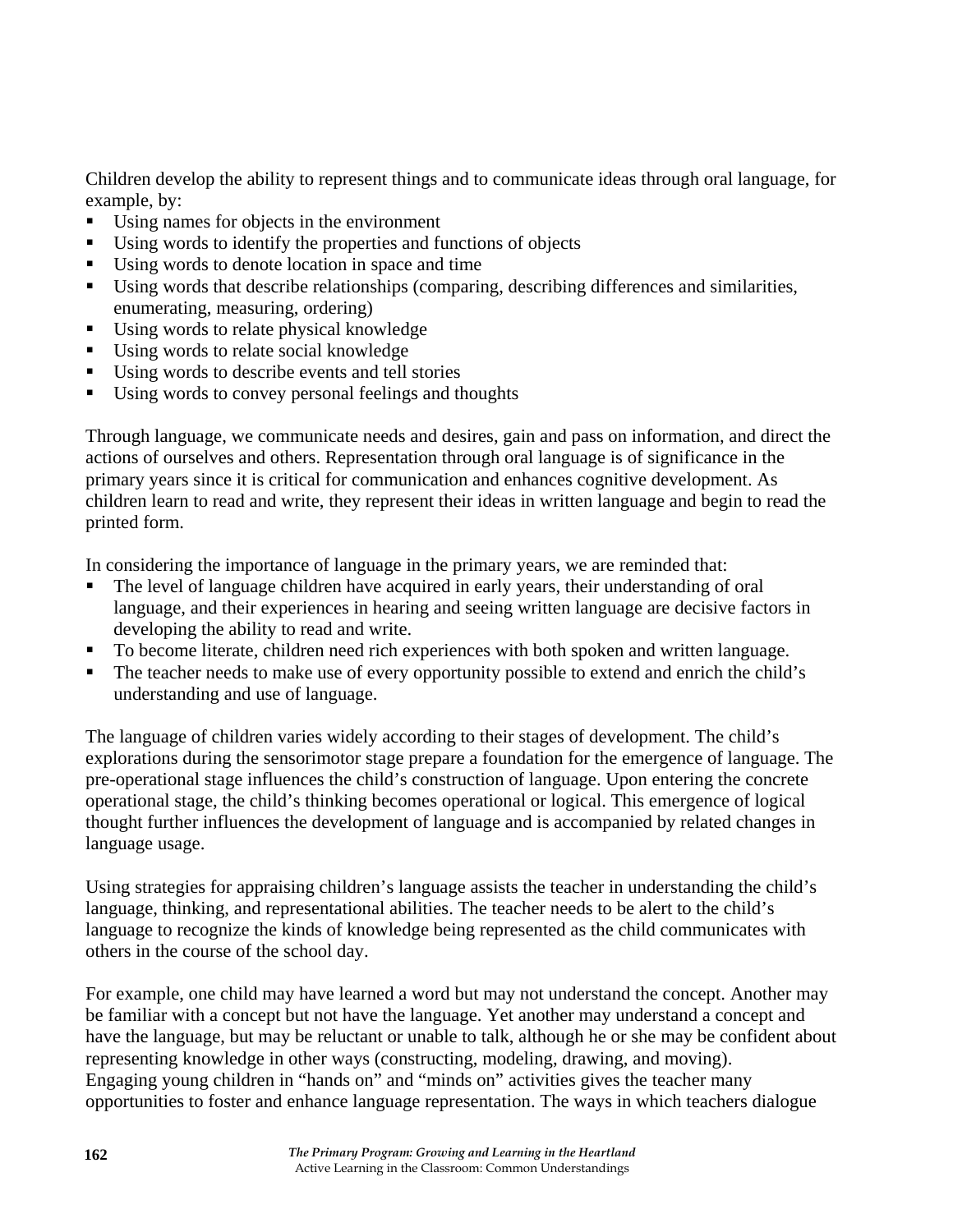with children as they learn enable them to foster the child's language and thinking and to observe the development of the child's ability to represent and communicate through language.

# **Using Language for Communication**

To communicate effectively in listening, speaking, reading, writing, viewing, and visual representation, children need opportunities to:

- Use language for a variety of purposes
- Use language in a variety of forms for a variety of audiences
- Understand and interpret ideas through listening, reading, and viewing in developmentally appropriate ways
- Express thoughts, knowledge, and feelings through speaking, writing, and visual representation in developmentally appropriate ways
- Develop an understanding of the nature and purposes of language
- **Learn about other forms of communication such as signing**

In order to develop effective communication, children also need opportunities to:

- Hear good language models
- Engage in dialogue with adults and other children
- Play with ideas and language
- Experiment with language in all its forms
- Experience and respond to literature and non-fiction

#### *Factors Affecting Language Development*

Children are born with an innate ability to learn language systems. But many factors affect their development of language processes and skills including:

*The family's language:* The language of the child's family is probably the greatest factor governing which language is used, how it is used, and the degree of complexity with which it is used.

*Expression of needs and wants:* The very strong motivation in young children to express their needs and desires leads them to master the language system of the family. If children get no response to their use of language, they may not pursue it and may become delayed in their acquisition of language.

*Natural curiosity:* Natural curiosity about the world requires children to use language to make meaning. Attaching language to real, first-hand experiences allows children to create different ways of thinking about, looking at, and understanding the world. This understanding leads to a greater sense of competence of being able to understand and influence what goes on around them.

*Stage of development:* The way children use language reflects their way of perceiving the world. Each child has a unique way of expressing himself or herself. Young children do not use an adult system of language because their thinking processes are not adult. Their use and understanding of